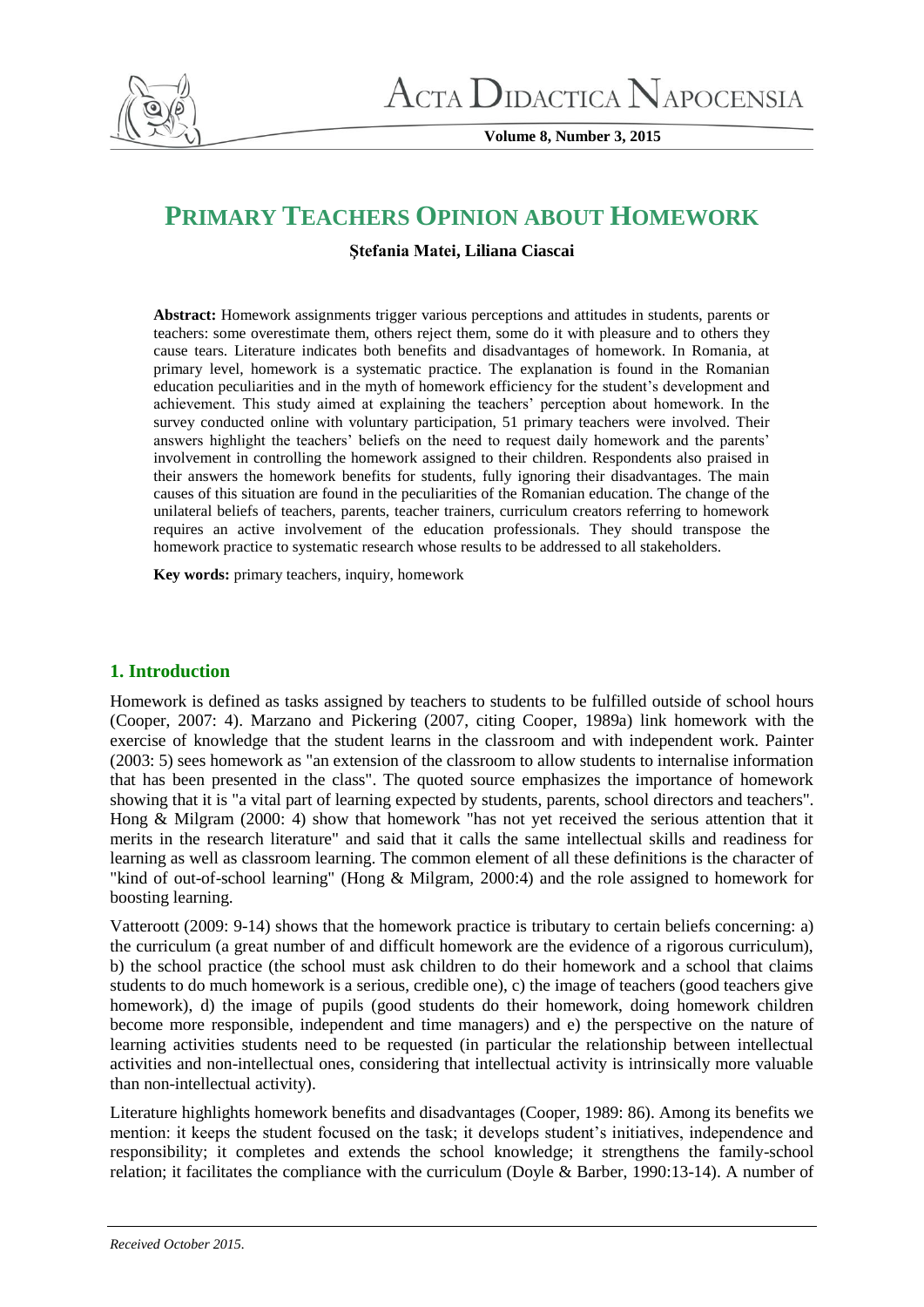disadvantages are mentioned by Czerniawski & Kidd (2013: 9-10), Cooper (2007: 11-12), Marzano and Pickering (2007: 2) and Ronning (2011: 3- 4). Thus, homework leads to / increases mental and physical fatigue and stress in students; it affects the time spent with family; it is consuming leisure time, it amplifies inequalities (because only students with a good financial situation can do their homework in proper conditions) etc.

Marzano and Pickering (2007: 77), citing Cooper (1989a), distinguishes the role of homework on levels of education:

"For students in the earliest grades, it should foster positive attitudes, habits, and character traits; permit appropriate parent involvement; and reinforce learning of simple skills introduced in class. For students in upper elementary grades, it should play a more direct role in fostering improved school achievement. In 6th grade and beyond, it should play an important role in improving standardized test scores and grades".

Studies with reference to the link between homework and student achievement indicate conflicting findings or operates differences depending on education levels. Thus, there are studies showing positive effects of homework while others show no or negligible effects. Cooper et al. (2006: 50) shows that "the grade-level effect on homework must be viewed with caution".

#### **2. The homework practice in primary education in Romania**

In the Romanian education we can speak of a tradition of homework. At primary level homework is a current practice (almost compulsory). It should be noted, however, that the frequency of homework required by the teacher and the home assignments done by students is significantly reduced as students advance to higher levels of education. Only in Maths and Romanian language students receive systematic homework during all the years of study because these subjects are the basic ones for passing the high school leaving exam;

The explanation for the large share of homework in primary cycle can be identified in:

- the support for homework in compliance with the curriculum, given that in Romania there are many classrooms with approx. 30 students per teacher. By home assignments, such a teacher aims at practicing and fixing students' knowledge, deepening, supplementing or extending the learning in the classroom.

- the teachers' personal experience as former homework solver students;

- the education acquired in school or college. Future primary teachers learn that homework is important because it develops knowledge, skills and attitudes in young students that will help them in life;

- the traditional model of behaviour: the teacher should assign homework to students;

- the expectations of parents of primary school children: children must be assigned homework, at least for the most important subjects (for instance in Mathematics and Romanian) if not in all subjects;

- the structure and content of textbooks and curriculum additional materials. They are present on any primary teacher's desk and offer suggestions on designing lessons and proposing topics.

In Romania, as well as abroad, (for instance Cooper at al., 2006, 2007; Kohn, 2006), more and more voices dispute the systematic assignment of homework to students (for instance, Badea, 2013, 2015; Melinte, 2012; Pânişoară 2013, 2015; Stefan, 2015).

#### **3. Empirical research. Method**

This research aims at supplementing the foregoing considerations with reference to the image teachers have on the purpose of home assignments at the primary cycle level. The study was conducted using a questionnaire posted online to be answered voluntarily. The questionnaire contains 16 items of which 9 items with demographic targeting and 7 items concerning the homework issues.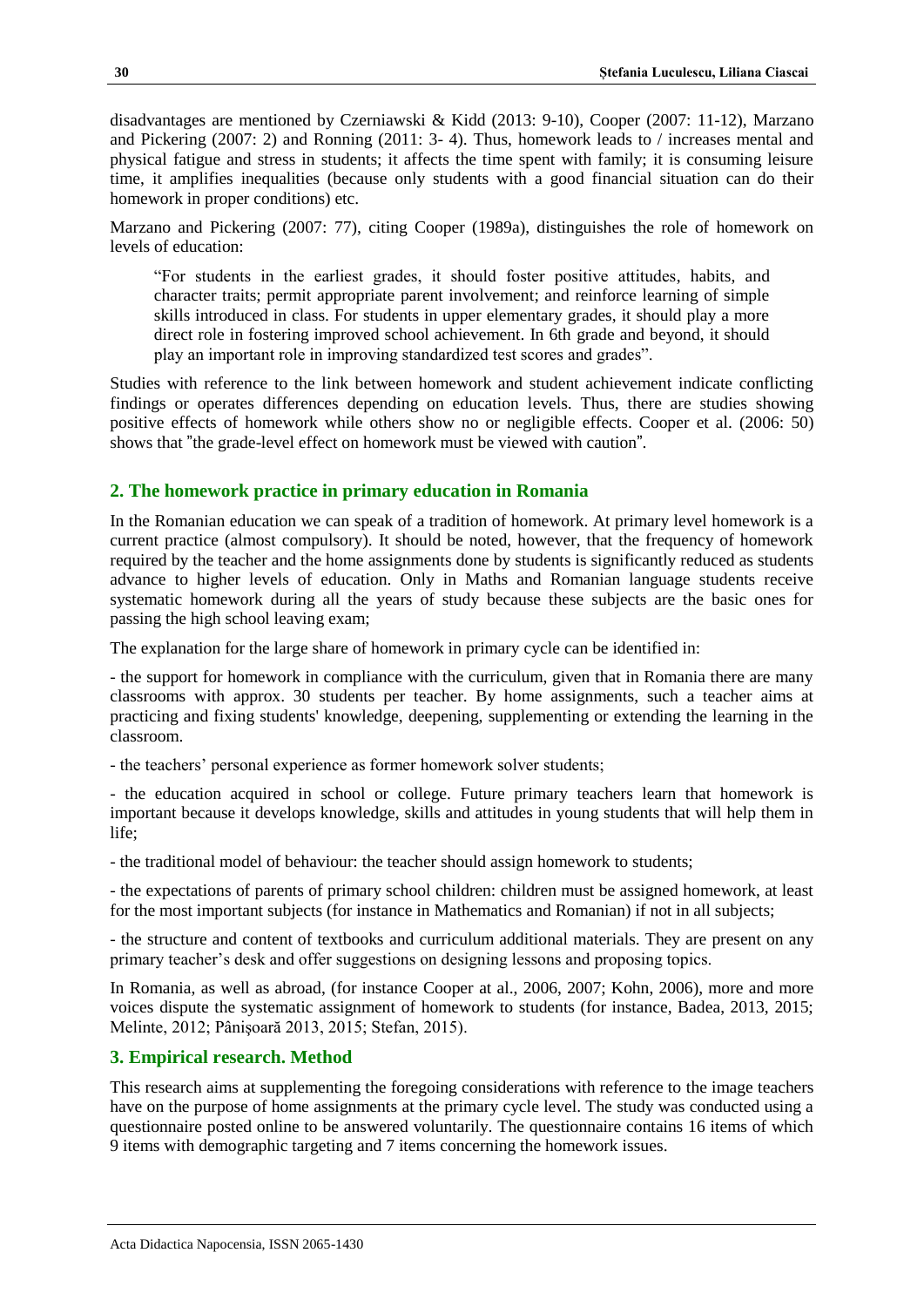3.1. Demographic aspects. In this research were involved 51 teachers of which 46 (91.9%) women, and 5 (8.1%) men (see Figure 1). This female predominance of teachers in primary education is a feature of the Romanian primary educational system.



**Figure 1.** Distribution according to the teachers – respondents' age

In the sample of respondents (see Figure 2), teachers with ages between 35 and 54 years prevail. Almost 30% of respondents are retired.

Most of the respondents have at least 25 years of teaching experience (62,70% respondents).



Figure 2. Distribution according to the respondents' teaching experience

Considering that only holders of a bachelor's degree may attend master's and doctoral degrees, it results that the great majority of respondents have a bachelor's degree (43 respondents representing 84,31%, see Figure 3).



**Figure 3.** Distribution according to the respondents' education level

The great majority of respondents have attended the profile courses of the Faculty of Education Sciences, major in Pedagogy of primary and preschool education or the courses of the Teacher Training High Schools. All respondents teach or have taught in primary and preschool education system. 48 respondents (94.11%) are permanent teachers and 3 (5.88%) are qualified substitute teachers.

Schools where most of the respondents are working are located in rural areas (62.74%). Only 37.25% of the respondents are working in urban area. The respondents are working in public institutions (96.07%) and only 2 respondents are working in private institutions (3,92%).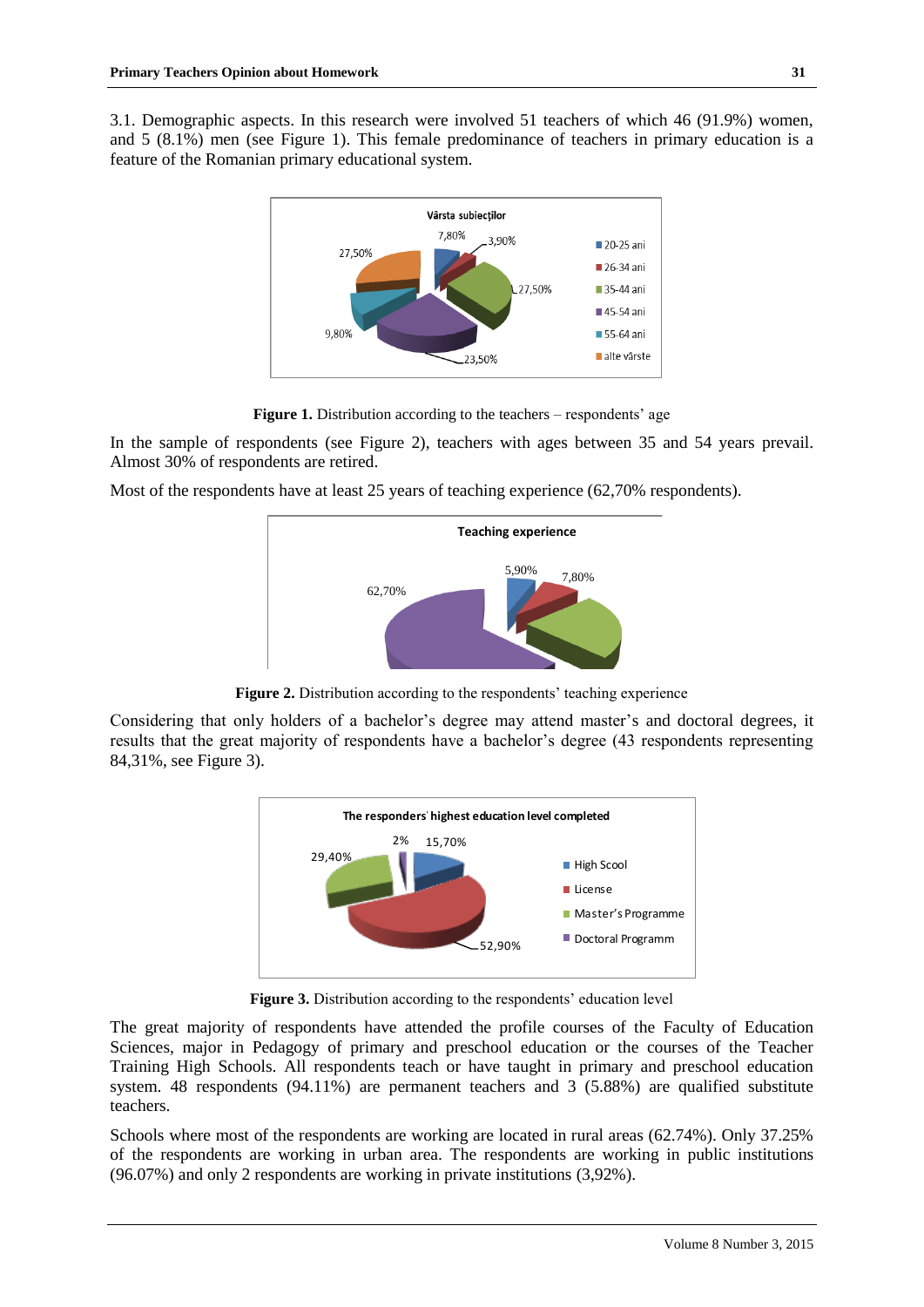#### 3*.2. Respondents' answers referring to the homework issue*

Respondents assessed the rate of regular completion of homework as follows (see Figure 4).





of students who regularly do their homework

As it can be seen from the figure, the majority of respondents (92.15%) think that the percentage of students who do their homework is 100% or 75%.

To collect responses to items 11 and 12 the four stages Likert-type scale was used.

Most teachers are in agreement (82.35%) with the statement that homework contribute to the student's school success (see Table 1).

| Item                                                                                              | disagreement<br><b>Total</b> | disagreement<br>Partial | greement<br>Partial | agreement<br>Total | don<br>know/<br>Don't | answers<br>Other |  |
|---------------------------------------------------------------------------------------------------|------------------------------|-------------------------|---------------------|--------------------|-----------------------|------------------|--|
| 11. Homework have a very important contribution<br>to students' school success                    |                              | 1,96%                   | 35,29%              | 47,06%             | 0                     | 15,69%           |  |
| 12. Homework help increasing the students'<br>achievement in Mathematics and Romanian<br>language |                              | 1,96%                   | 29,41%              | 47,06%             | 0                     | 21,57%           |  |

Table 1. Respondents' answers to items 11 and 12

Respondents estimated that homework helps increasing the performance in Romanian language and Mathematics (76.47% agreement). One respondent expressed a partial disagreement, while 11 respondents considered that homework contributes to the accumulation of knowledge in other subjects (languages, sciences etc.)

In Table there are presented respondents' opinion concerning items 13,14 and 15.

**Table 2.** Respondents' answers to items 13,14 and 15

| $\ddotsc$ . The complete that the contract of the contract of the contract of the contract of the contract of the contract of the contract of the contract of the contract of the contract of the contract of the contract of th |        |                |              |  |  |  |
|----------------------------------------------------------------------------------------------------------------------------------------------------------------------------------------------------------------------------------|--------|----------------|--------------|--|--|--|
| Item                                                                                                                                                                                                                             | Yes    | N <sub>0</sub> | Don't answer |  |  |  |
| 13. Do you think daily homework should be replaced by homework<br>over a longer period of time (ie. Project)?                                                                                                                    | 25.49% | 72,5%          | 1,96%        |  |  |  |
| 14. Do you think parents still help their children do their homework?                                                                                                                                                            | 37,25  | 60.78%         | 1,96%        |  |  |  |
| 15. Do you think homework assignments should involve only the<br>teacher and the students?                                                                                                                                       | 45.1%  | 52.94%         | 1,96%        |  |  |  |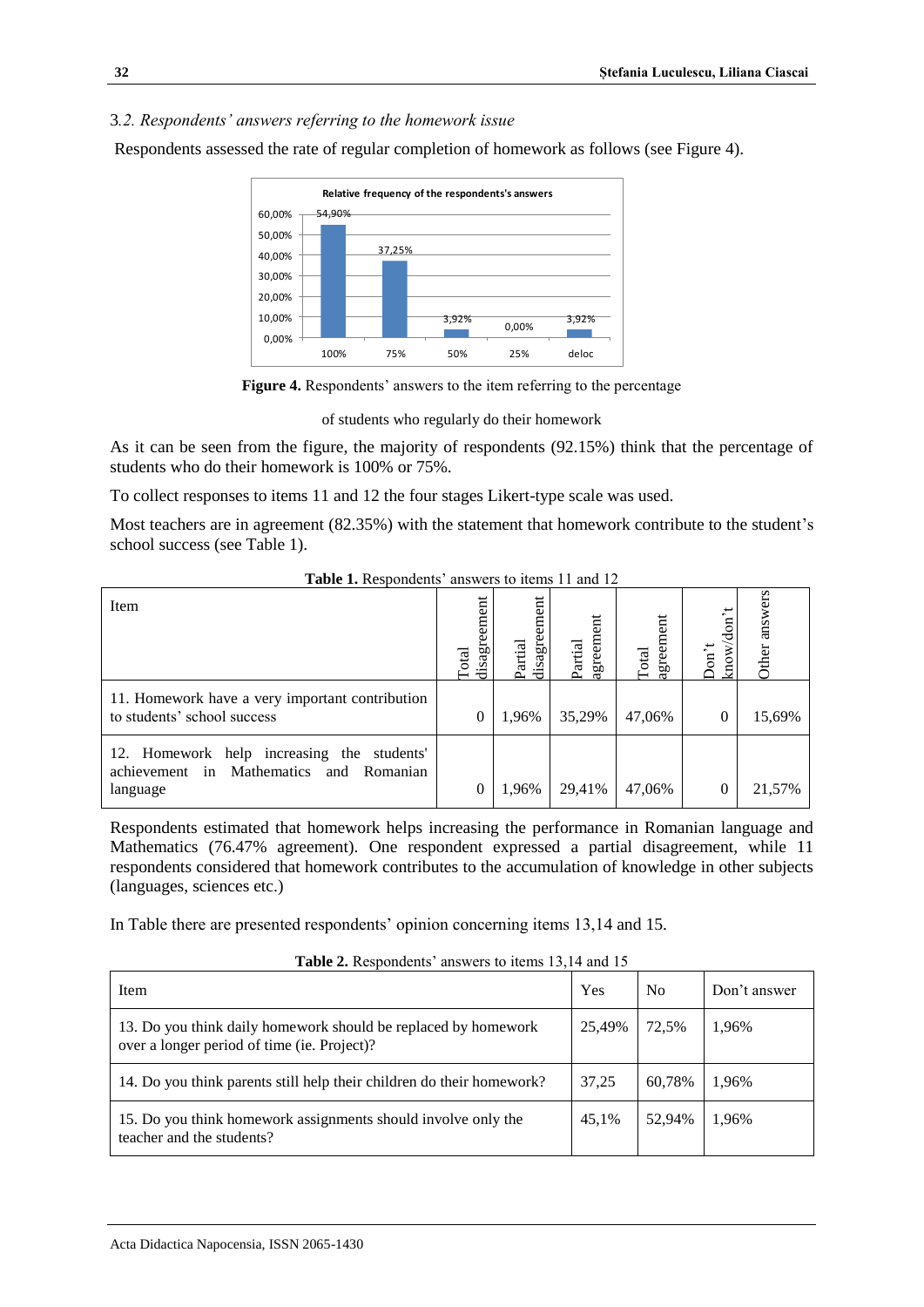In item 13 "Do you think that daily homework should be replaced by homework over a longer period of time (i.e. Project)?" 37 respondents answered no, arguing that daily homework, especially in lower grades, contributes to school performance; learning is done on small units and daily homework is more appropriate; the themes provide additional practice in order to strengthen knowledge. 13 respondents expressed that projects over longer periods of time can be assigned as homework. Respondents who answered yes to item 13 stated that the project cannot fully replace daily homework, but it could be an alternative. Their arguments were as follow: working on a project, students socialize, are more enthusiastic, develop their individual study skills and the inquiry type skills, they are motivated and less stressed.

In item 14 "Do you think parents still efficiently help children do their homework?" the 31 respondents (60.78%) who answered no indicate that nowadays parents are increasingly busy, with no time to check students' homework; children are often neglected; some parents do not possess the necessary knowledge. Very few parents, as the respondents show, know how to help their children. Most of them solves exercises and are relieved that they go to school with the homework done. Reasons? They may not have patience or do not have time or believe that the teacher's job is to help them do their homework. Many parents do not even know if their kids have homework to do, children forget their homework or don't tell their parents they have homework to do, parents don't check children's notebooks etc. Respondents believe that parents should be trained first in order to understand that children's individual work during the time spent at home is necessary for the creation of positive attitudes towards work in general, and not just an obligation to the school or to the school teacher; a child in primary school should not go to school unless a parent has previously checked that the child is both theoretically and practically prepared for classes. Respondents (37.25%) who answered yes showed that some students are still receiving help from parents, but not always effectively. The role of an adult is to make the child aware that he/she must work in order to carry out any task that is assigned to him/her. Parents should help the child procure the materials, find information, check notebooks.

In item 15 "Do you think homework should involve only the teacher and the students?" respondents' opinions were again divided. Thus, 52,94% of the respondents answered no showing that homework should involve parents too. It is the responsibility of the parents of who are - or should be – interested in preparing their children's education. Moreover, as one respondent emphasizes, it is known that the trinomial relation student-teacher-parent guarantees the school success. If the parent does not supervise the way homework is done, the student, not enough responsible, will go to school with incomplete or undone homework. Respondents noted that nothing should replace the parent-child intimacy involved by solving homework assignments! Many respondents believe that parents are mostly convinced that school solves all their children's problems. But a child's education is crucial in preparing him/her for life. If a child has good knowledge, skills and attitudes, he/she is likely to achieve higher academic performance and be better prepared for life.

In this item 45.1% of respondents answered yes showing that the teacher's role is essential. In school children are taught how to learn. They are formed skills and abilities. It would be ideal if students understand everything that is taught in class. The quality of teaching is important, but we shouldn't forget the equipment of school with educational materials and appropriate means in his respect. The student and teacher form the working team, and parents should mainly provide their children only the study conditions at home. Respondents agree that they are mostly responsible for homework because parents are often busy, cannot provide proper learning conditions for their children, don't help them when they have problems etc. and teachers are forced to fill these deficiencies.

As can be seen from the Table 3, respondents don't agree homework in pair and also disagree on the idea of homework over longer period of time or on the mutual correction of homework. Teachers find that students still do not have enough responsibility to deal with rhythmic and organized project work, that they are likely to postpone homework in the absence of close monitoring from parents, leaving the fulfilment of tasks to the last minute (which sometimes may lead to poor quality). Regarding the mutual correction, primary school children are not ready to make the difference between checking according to a model and judging the way of solving a problem, especially if the solver deviates from a given algorithm.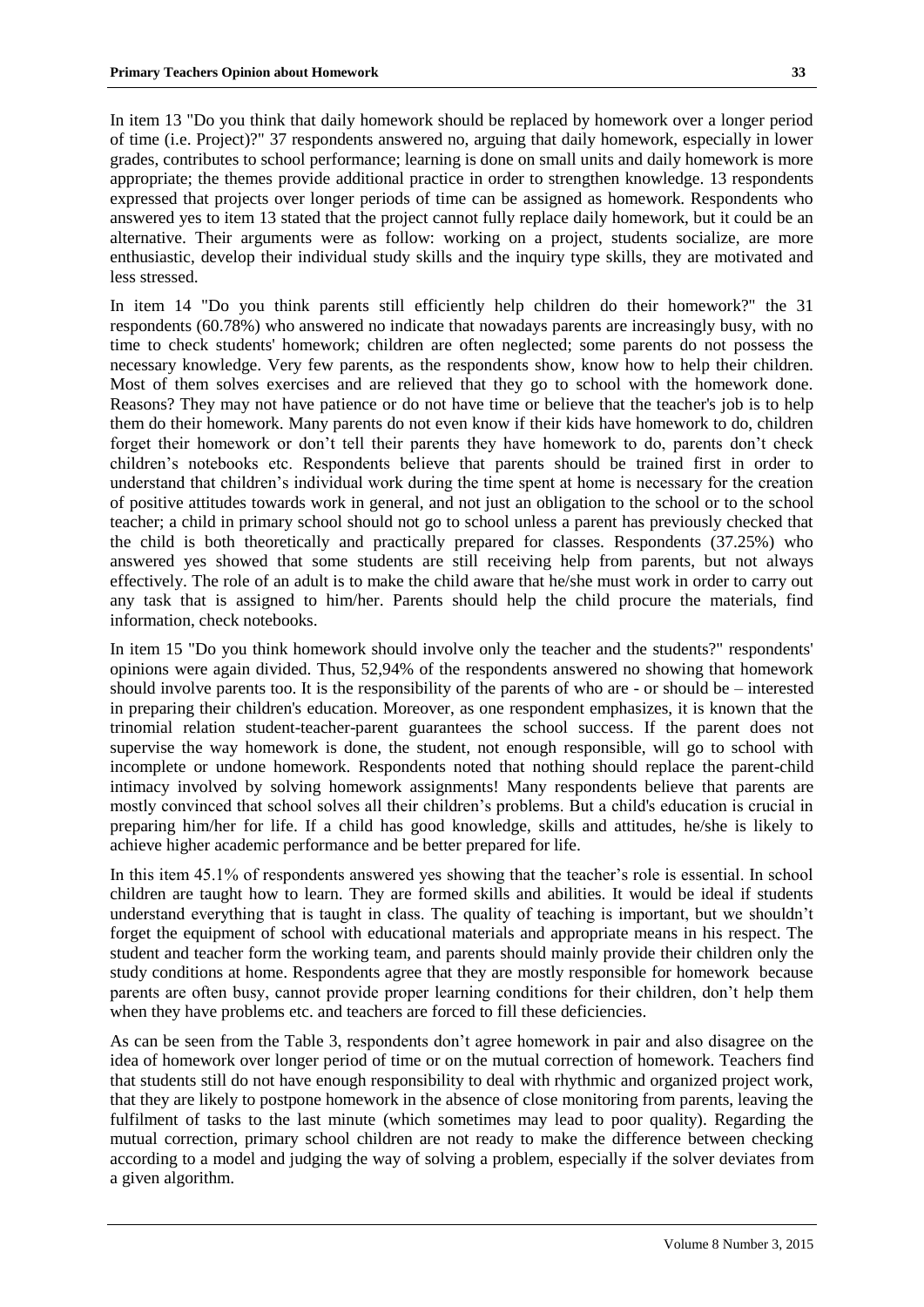| <b>Item</b>                                                                                                            | Percentage<br>of agreement |
|------------------------------------------------------------------------------------------------------------------------|----------------------------|
| 16.1. Homework should be differentiated according to the cognitive level of students.                                  |                            |
| 16.2. Homework should encourage students to look for varied solutions                                                  |                            |
| 16.3. Homework should create surprises to students when done                                                           |                            |
| 16.4. Homework should propose students to solve items similar to the one in the class                                  |                            |
| 16.5. Daily homework should be replaced by projects over a longer period of time                                       |                            |
| 16.6. Homework should be solved by students in pairs                                                                   |                            |
| 16.7. Homework should be checked on a daily basis                                                                      |                            |
| 16.8. Homework should also be checked by students                                                                      |                            |
| 16.9. Homework should be a bridge between what is taught in school and the acquisitions in<br>family and in daily life |                            |
| 16.10. Homework should encourage the students' autonomy                                                                |                            |

|  | Table 3. Respondent's answers to item 16 |  |
|--|------------------------------------------|--|
|--|------------------------------------------|--|

Furthermore, a large percentage of respondents believe that homework should be similar to those addressed in the classroom, be corrected on a daily basis and that it should encourage student autonomy.

The link between homework and student's life experience is valued by less than half of the respondents  $(41.18\%)$ .

Some teachers have found that students should be encouraged to do their homework by: verbal appraisals, sometimes by scores; exemplifying and anticipating in the classroom possible difficulties arise in solving homework assignments; the individual work of the teacher with each student; a focus on choosing the correct worksheets whose completing to represent the students' homework; awarding low marks for homework undone. Respondents suggest that in teacher-parent meetings those parents who efficiently help their children to do homework should be valued (for instance talking to them about difficulties, helping them to understand the questions they are asked, the explanations offered, encouraging them but doing no homework for them).

## **3. Conclusion**

Based on the results, we find that the opinions of Romanian teachers are in line with literature that highlights the merits of homework to develop knowledge, skills and attitudes in primary school students, respectively their contribution to student achievement. No respondent expressed doubts on the necessity or usefulness of homework. Instead, most respondents plead for daily homework.

The explanation is found in part in the peculiarities of the Romanian education. As specified in paragraph 2, teachers must follow an overloaded curriculum and are asked to work with a large number of students. This makes the moments of independent work to be short and fairly rare, the students do not systematically benefit from differentiated support, as the feedback is often frontal and the assessment of student performance is mainly done through written papers. As a result, teachers count on the moments of individual work represented by homework sessions and, whenever possible, on the homework checking by parents, respectively on their support or on the support of other family members (differentiated) that students need to do their homework.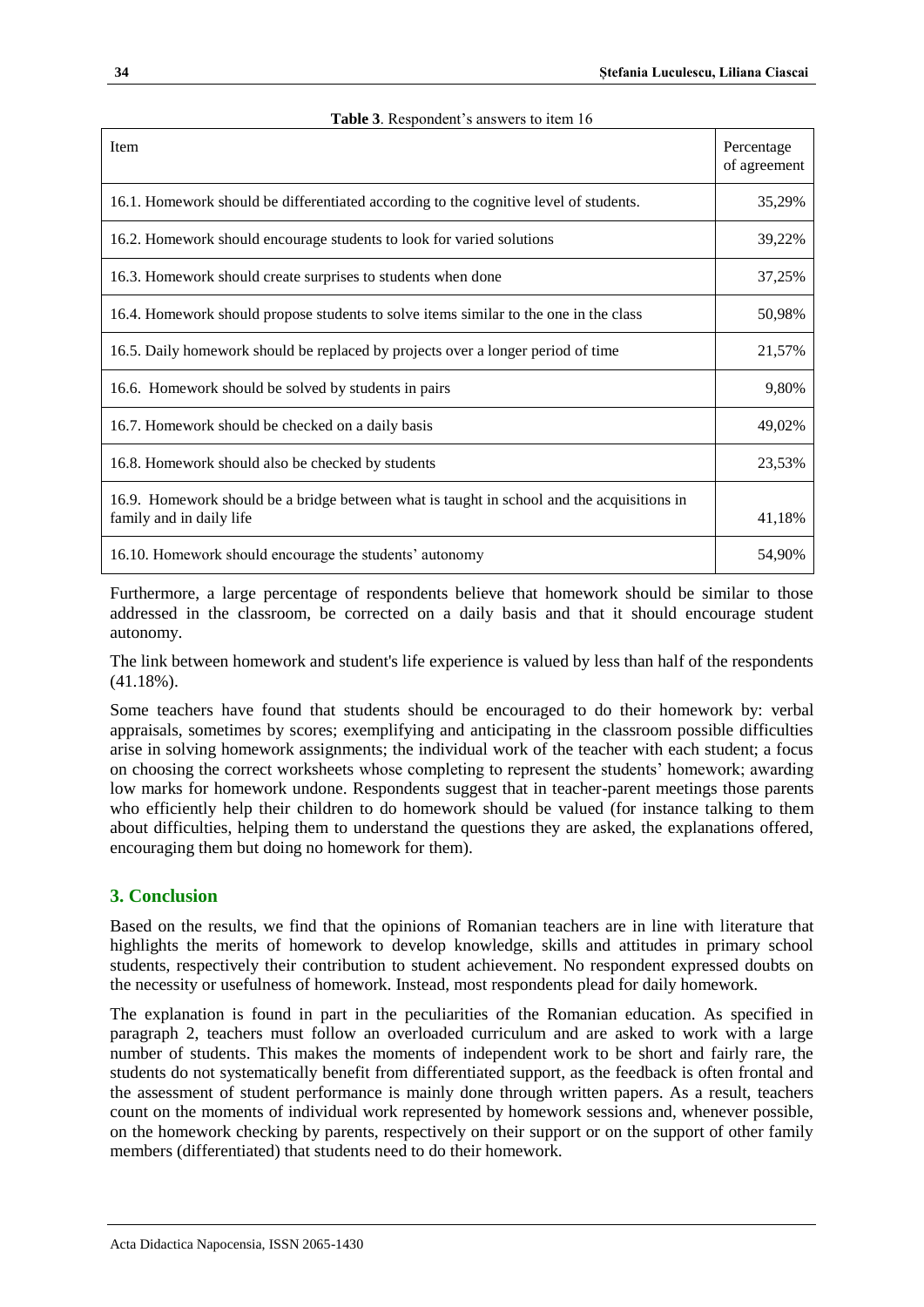These considerations are added to the ones referring to the teachers' beliefs inoculated at school or at work, with reference to the usefulness / benefits of homework. The answers given by respondents indicate that, by doing their homework, young students revise the study subject and deepen the knowledge acquired in the classroom, are able to explore the topic more thoroughly than during the class, preparing themselves for the next lesson, they get used to consult various resources (books, encyclopaedias, dictionaries, web), they work in a self-paced manner etc. Meanwhile, students learn to work independently; they have to be self-disciplined and take responsibility to go to school with the homework done and the lessons learned, face the problem of time management and of overcoming the difficulties encountered in homework assessments. Students thus acquire useful skills not only for school but also for life (every day life).

In conclusion, Romanian teachers are accustomed to see homework as an important link in the educational process. But beyond opinions regarding the necessity or usefulness of homework there are research findings that highlight the disadvantages of homework. For now, Romanian teachers either ignore or disregard these disadvantages. The voices that challenge the practice of homework are still few and weak. Professionals in education should make the curriculum conceivers, teacher trainers, teachers, parents and student aware of the disadvantages of homework so as to eliminate the causes that make this a true practice after school.

#### **References**

- [1] Badea, E. (2015). *Părinţi de succes: Efect negativ al creșterii volumului de teme pentru acasă*. Retrieved from http://www.dcnews.ro/parin-i-de-succes-efect-negativ-al-cre-terii-volumului-deteme-pentru-acasa\_476630.html (12 august 2015)
- [2] Badea, E. (2013). *Părinţi de succes: Efect negativ al creșterii volumului de teme pentru acasă*. Retrieved from http://www.dcnews.ro/parinti-de-succes-mai-sunt-necesare-temele-pentruacasa\_378826.html (12 august 2015)
- [3] Cooper, H. (1989a). *Homework. White Plains*, NY: Longman.
- [4] Cooper, H. (1989b). Syntesys of Research on Homework.Grade Level has a Dramatic Influences on Homework's Effectivenes. Retrieved from ascd.asia/ASCD/pdf/.../el198911\_cooper.pdf (15 august 2015).
- [5] Cooper, H., Jorgianne, C.R., Patall, E.A. (2006). Does Homework Improve Academic Achievement? A Synthesis of Research, 1987-2003. *Review of Educational Research*. Spring 2006, Vol. 76, No. 1, 1-62
- [6] Cooper, H. (2007). *The battle over homework* (3rd ed.). Thousand Oaks, CA: Corwin Press.
- [7] Czerniawski, G., Kidd, W. (2013). *Homework for Learning. 300 Practical Strategies*. Open University Press. McGraw-Hill Education. USA.
- [8] Doyle M.A.E., Barber, B.S. (1990). *Homework as a Learning Experience*. National Education Association.
- [9] Hong, E., Milgram, R.M. (2000). *Homework. Motivation and Learning Preference*. Bergin & Garvey, London
- [10] Kohn, A. (2006). *The Homework Myth. Why Our Kids Get Too Much of a Bad Thing*. Da Capo Press. Perseus Books Group, USA.
- [11] Marzano, R., Pickering, D. J. (2007). The Case For and Against Homework. *Educational Leadership*, 74-79.
- [12] Melinte, A., 2012. *Părinţi şi copii români, sub povara temelor! Nemţii nu-şi stresează elevii*. Retrieved from http://www.viata-libera.ro/societate/35644-galati-viata-libera-societate-povaratemelor-copii-parinti-germania-elevi-fara-stres. (13 august 2015)
- [13] Painter, L. (2003). H*omewor*k. Oxford University Press.